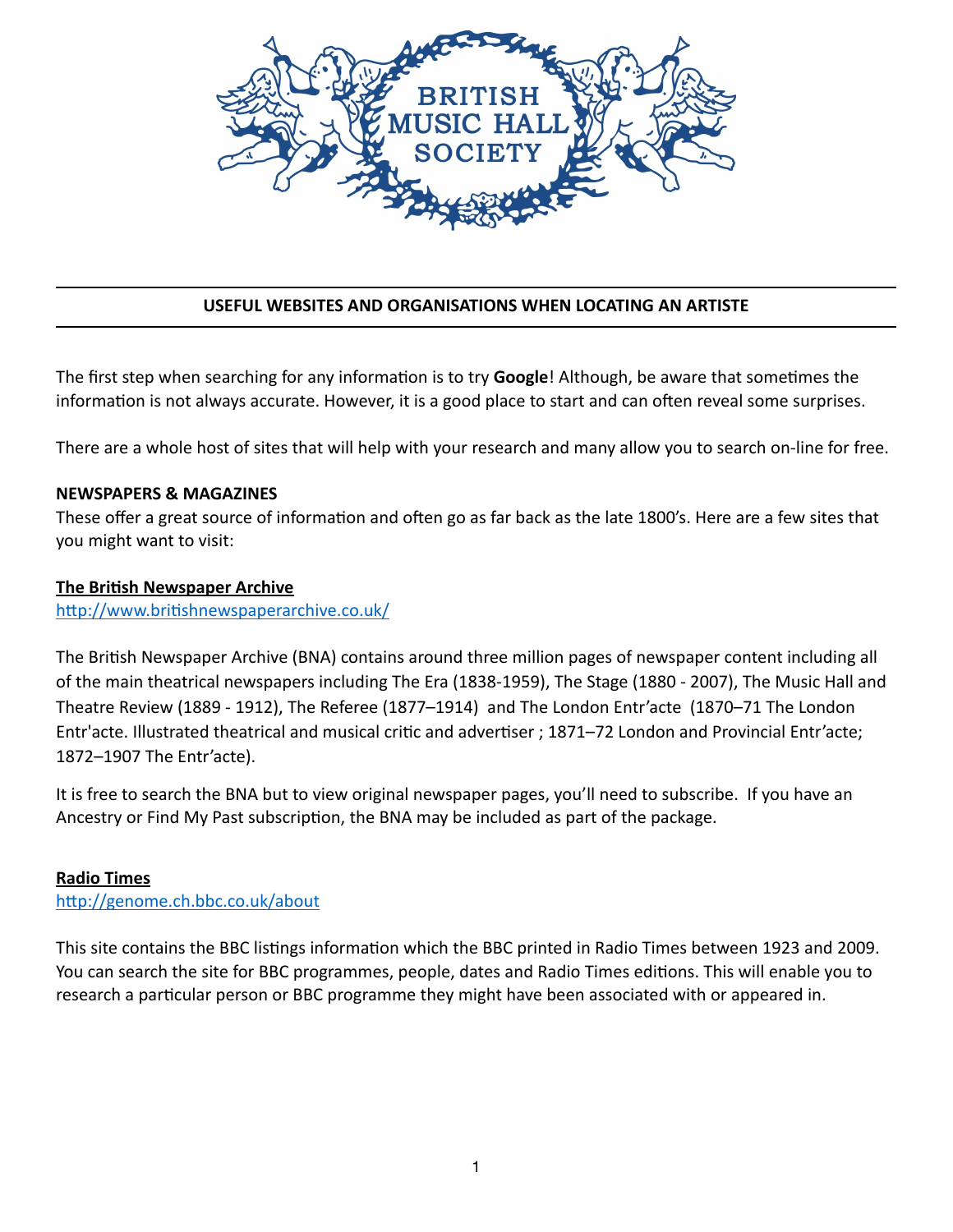

## **LIBRARIES**

These are another useful source of information and here are a few sites that you might want to visit:

# **Bodleian Library**

## www.bodleian.ox.ac.uk/using/introduction/using

The Bodleian in Oxford has a great selection of music hall songs in their Music Collection. Payment for music has recently changed and you have to register with them. The music librarian is Sally Chestnutt whose e-mail is sally.chestnutt@boldeian.ox.ac.uk The John Johnson Collection of Printed Ephemera is also housed at The Bodleian Library johnjohnson.chadwyck.co.uk/marketing/index.jsp

## **British Library**

[www.explore.bl.uk](http://www.explore.bl.uk)

You can explore the British Library's main catalogue online. If you want to visit in person you have to preregister to become a 'Reader.' Details are available on their website.

# **New York Public Library**

www.nypl.org/locations/lpa

The NYPL contains the Billy Rose Theatre Division (named after the American impresario, theatrical showman and lyricist). Until the 1950s their records are based on an enormous card index system and consist of 'clippings.' Clippings are articles clipped from newspapers, magazines, playbills, and other types of publications and ephemera. Virtually all clippings contain text and many also include photographs or images. Their files contain over 400,000 folders of clippings; each folder can contain anywhere from one to 100 clippings. All the divisions have clippings, many of which are NOT in the online catalog. In general, the folders are inventoried, not the individual clippings within the folder.

It is very interesting to follow up on UK performers that toured on the Vaudeville Circuit in the USA. There are some digitised records available online. Email the theatre division for further information - [theatre@nypl.org](mailto:theatre@nypl.org)

# **National Library of Australia - TROVE**

https://trove.nla.gov.au

Trove helps you find and use resources relating to Australia. Trove brings together content from libraries, museums, archives, repositories and other research and collecting organisations big and small. It includes digitised newspapers. Music Hall performers often travelled to Australia to perform. You will likely find details of their performances in the digitised newspapers.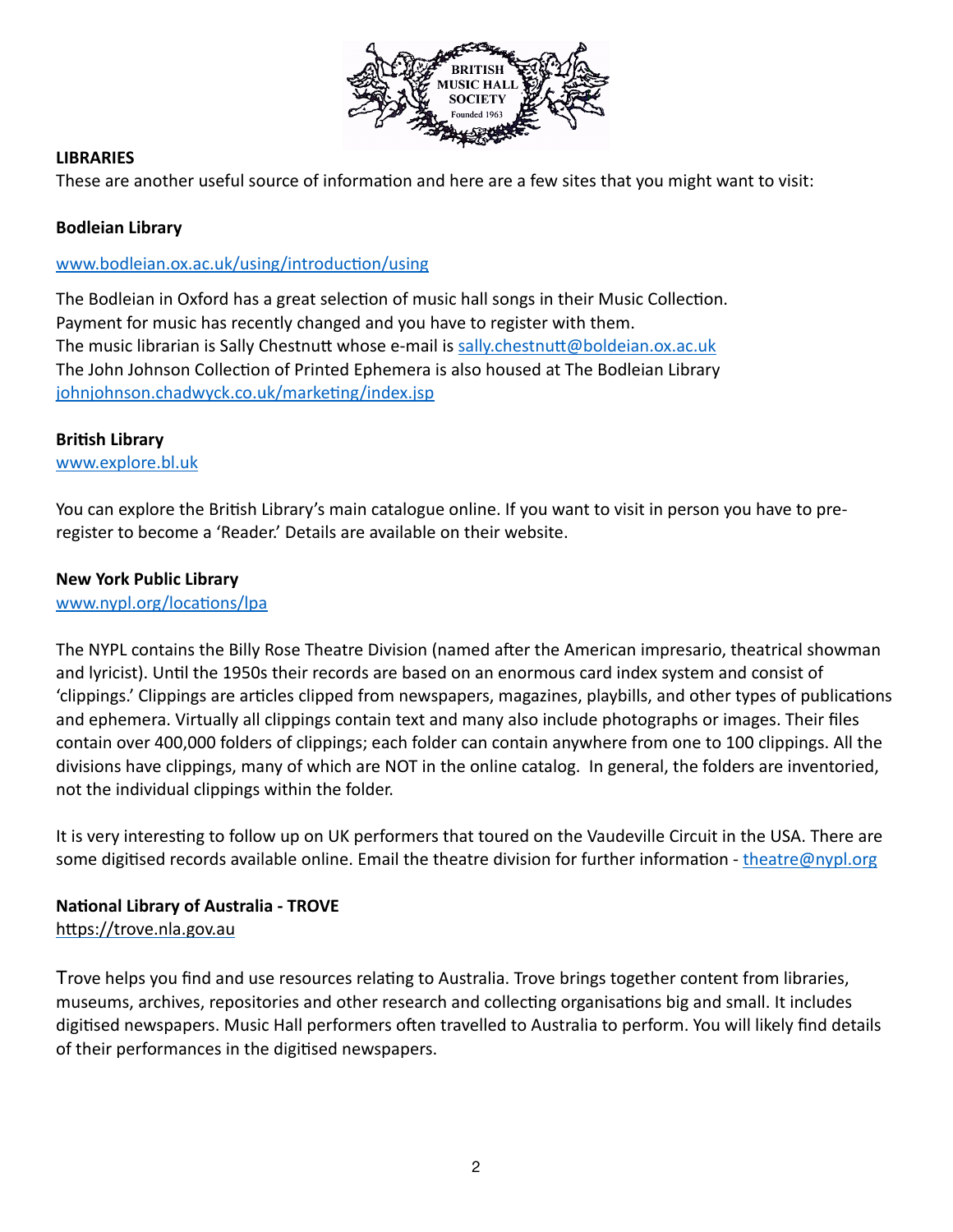

# **Other sites which may provide a useful source of information include:**

# **Bristol University Theatre Collection**

http://www.bristol.ac.uk/theatre-collection/

This theatre collection is one of the world's leading collections relating to the history of British theatre. The collection of Raymond Mander & Joe Mitchenson is held there and has a much greater concentration on the illegitimate stage.

See their website for catalogue details or email your query to theatre-collection@bristol.ac.uk or call 0117 331 5045.

## **The Cyril Critchlow Collection**

https://www.blackpool.gov.uk/Residents/Libraries-arts-and-heritage/Blackpool-heritage/Collection-andarchive/Cyril-Critchlow-Collection.aspx

The Cyril Critchlow Collection is an extensive collection of ephemera and printed material relating to the entertainment industry in Blackpool. The collection is held in the Local and Family History Centre at the Blackpool Central Library.

Other parts of the collection are held at the University of Sheffield National Fairground and Circus Archive.

# **Edith Terry & Edith Craig Database**

[www.ellenterryarchive,essex.ac.uk](http://www.ellenterryarchive,essex.ac.uk)

This is helpful to trace theatrical ancestors on the 'legitimate' stage - some music hall performers worked in both 'legitimate' theatre and music hall

**The Davenport Collection - a growing resource on magic and entertainment history** www.davenportcollection.co.uk

The Davenports have been accumulating magic and related ephemera ever since Lewis Davenport founded his magic business in 1898. This website is the latest venture in making material from the collection more accessible. Phase 1 is now up and running, and includes 300 posters which are searchable for acts, dates, theatres and towns. Many posters include Lewis Davenport, who was performing from the early 1900s to the 1930s. During this time he shared bills with the greats and less well known performers, all of whom can be searched.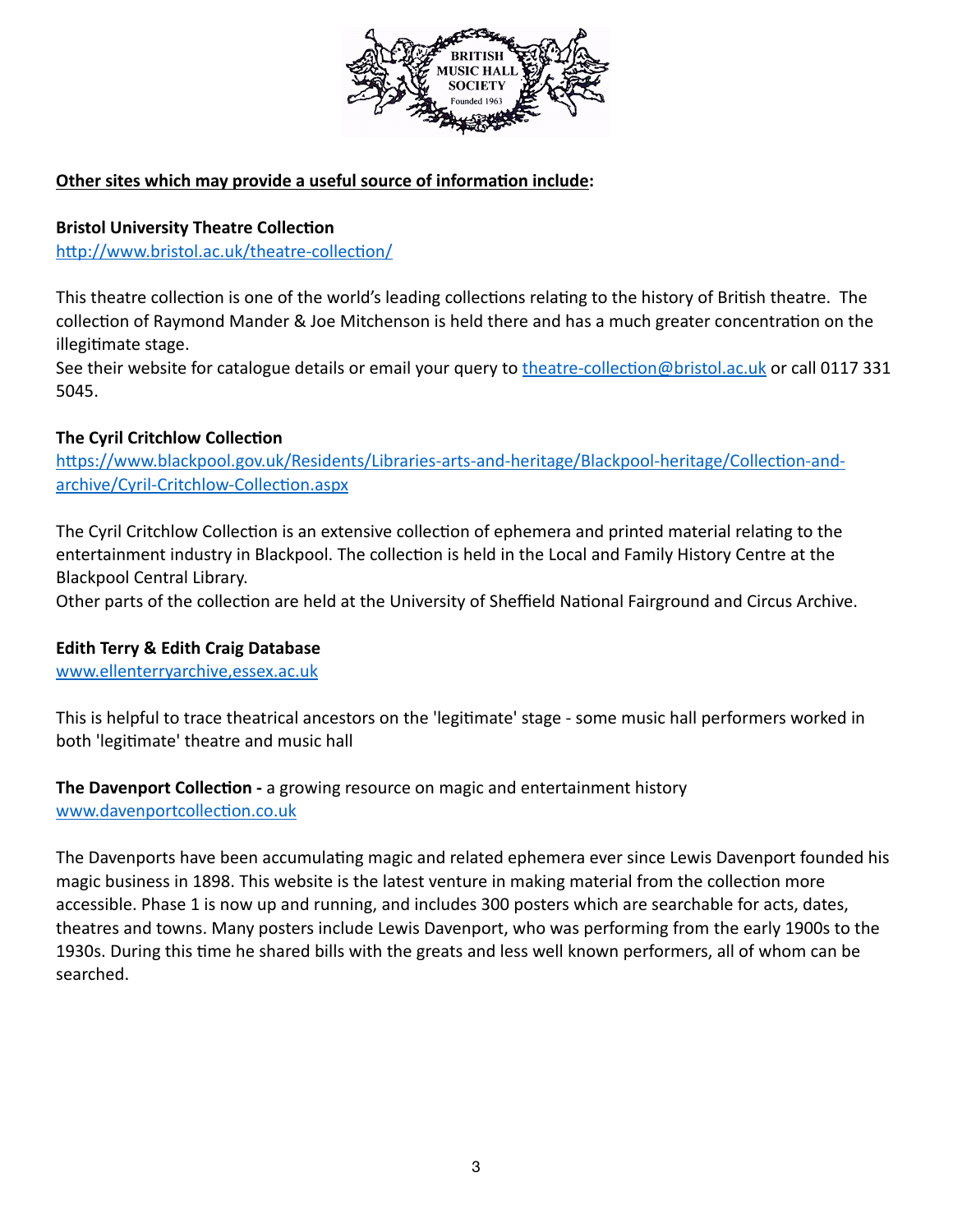#### **Desert Island Discs** - **BBC Archives**

https://www.bbc.co.uk/programmes/articles/2td756sn6v24QtTMwb325kS/about-desert-island-discs

Since 1942, there have been 2,800 editions of Desert Island Discs. Although castaways only started choosing books and luxuries regularly in the late 1950's the scale of the data associated with the programme is huge.

Over 1500 Desert Island Discs programmes – dating back from the present day – are available permanently on this website, and are available on BBC Sounds. In a few, some of the speech inserts have been shortened, and in a very few cases, removed for rights reasons. The music in the podcasts is shorter than in the original broadcast for rights reasons and in a few cases removed, again for rights reasons. Inevitably tastes and times change and some of what is said needs to be considered in context. Where there is strong language or disturbing imagery or particularly sensitive subjects referred to there are warnings on the relevant page or in the case of downloads, at the beginning of the audio.

#### **Genealogy websites**

The two leading websites today are Ancestry.Com and FindMyPast.co.uk

Although they offer free searches, generally if you want to look at documents you have to subscribe in some way. Both of these services have links with the British Newspaper Archive and in the case of world-wide subscriptions, newspapers from other parts of the world.

Birth, marriage and death registers may be searched for free at **[www.freebmd.org.uk](http://www.freebmd.org.uk)**. The entries date from 1837 and certificates may be ordered online (for a fee) from the General Register Office via their website [www.gro.gov.uk](http://www.gro.gov.uk).

A difficulty which very often arises when searching is that the registers only contain an artiste's legal names, not their professional ones. A further complication is that married women were (and usually still are) registered at death under their husbands' surnames.

## **The Society for Theatre Research**

[www.str.org.uk](http://www.str.org.uk)

The STR hold indices of music hall/theatre owners, managers or licensees compiled by the late Graeme Cruickshank. See their website for details.

## **Sheffield University National Fairground and Circus Archive**

https://www.sheffield.ac.uk/nfa

Established in 1994 the National Fairground and Circus Archive is a collection covering all aspects of the culture of travelling show people. The collection can be viewed online or email your query to nfa@sheffiled.ac.uk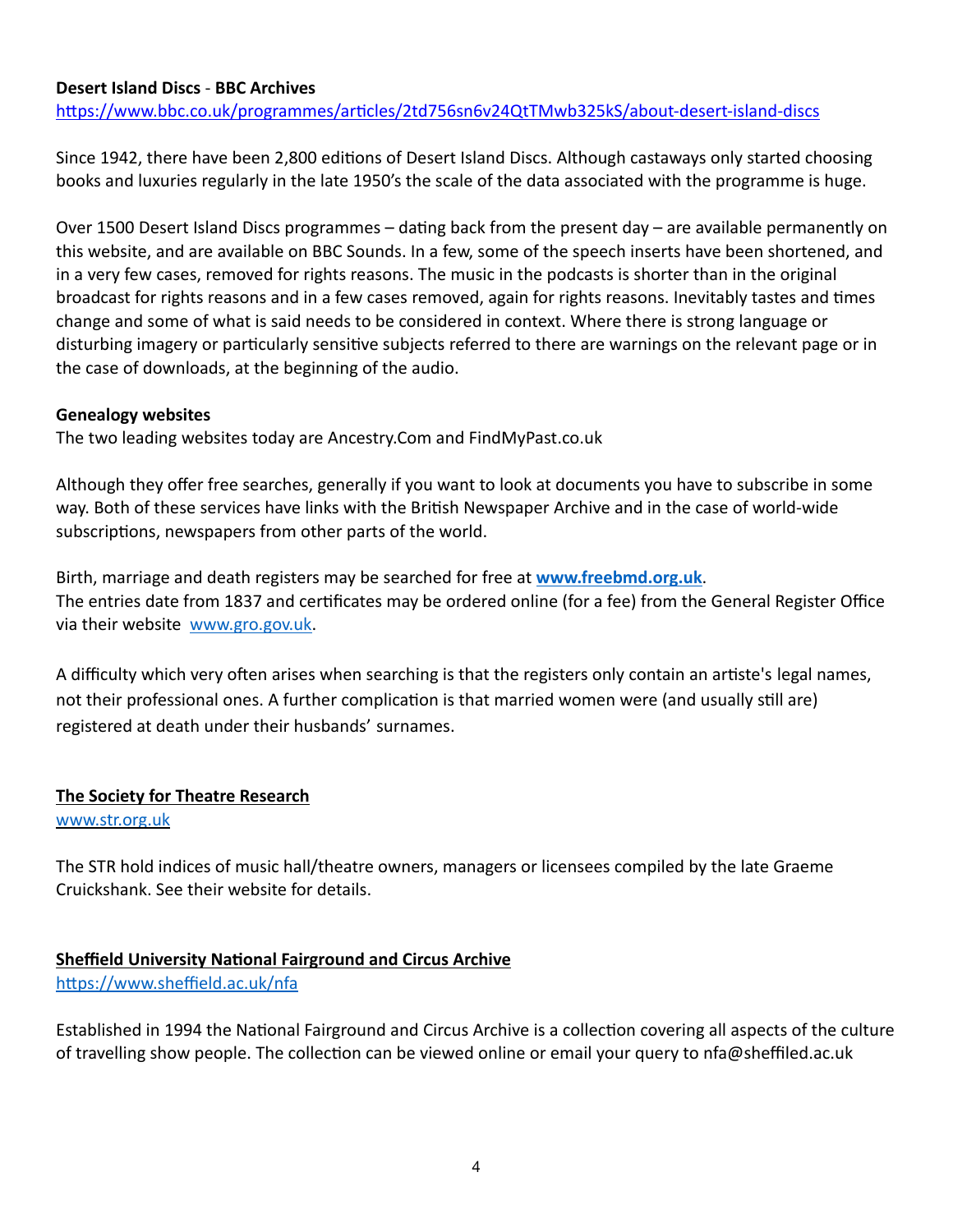## **The Theatre Trust - archives list**

[www.theatrestrust.org.uk/resources/theatres/list](http://www.theatrestrust.org.uk/resources/theatres/list)

An archive of information on almost 4,000 British theatre buildings past and present across the UK. Many images of theatres from their archive are available online. See their website for details.

# **University of Kent - Special Collections and Archive**

https://www.kent.ac.uk/library/specialcollections/

The collection includes popular and comic performance from the Victorian era to the present, including published and archival material from pantomime, melodrama, variety, stand-up comedy. The collection of Max Tyler, a former historian of the British Music Hall Society is held here. You may search the catalogue online but must make an appointment to view items in their reading room. Contact details on their website.

# **Victoria and Albert Museum**

www.vam.ac.uk/content/articles/t/archives-theatre-performance/

Collections from V&A's Theatre and Performance Archives are located at Blythe House, 23 Blythe Road, London W14 0QX. The content is strongest on theatre, opera and ballet, though there is a substantial amount of Music Hall and Variety material including posters and songsheets. Their catalogue can be searched online. The archives can be accessed with a V&A Library Card and by appointment only. You can apply for a free Library Card by creating a user account either in advance of your visit or in person on your arrival. Check their online catalogue to see whether there is any material likely to be significant for your purposes and book an appointment.

Email [tmenquiries@vam.ac.uk](mailto:tmenquiries@vam.ac.uk) or call 020 7942 2697.

Visit their Music Hall & Variety Theatre web pages for general information http: [www.vam.ac.uk/page/m/](http://www.vam.ac.uk/page/m/music-hall) [music-hall](http://www.vam.ac.uk/page/m/music-hall)



# **BOOKS**

There are many books that cover music hall and variety and far too many to mention them all. However, here are just a few that you might want to try and locate in your local library or on-line.

British Library shelf-marks in brackets, shown for some publications, but try your local reference library.

**BAKER, RICHARD ANTHONY** British *Music Hall: An Illustrated History* 2005 (Sutton Publishing)

**BAKER, RICHARD ANTHONY** *Old-Time Variety: An Illustrated History* 2011 (Pen & Sword Books)

**BARKER, TONY** *Music hall magazines and Cylidisc CD's*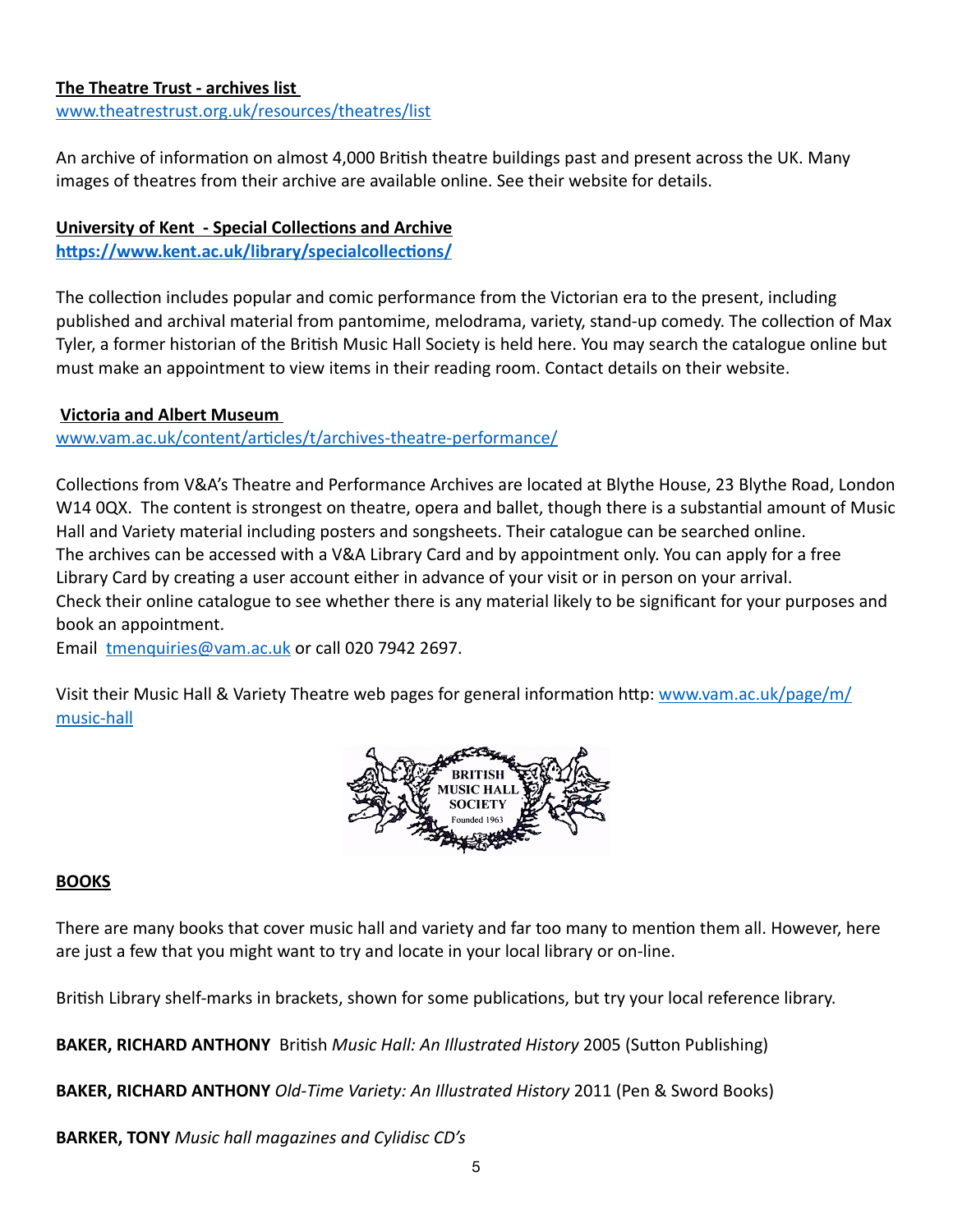**BROWN, JAMES D. & STRATTON, STEPHEN** S. *British Musical Biographies* (10804 k 23)

**BRYAN, GEORGE D.** *Stage Deaths 1850-1990* 2 vols (on open shelves 791.0922)

**BRYAN, GEORGE D**. *Stage Lives* 1985

**BOASE, FREDERICK** *Modern English Biography* (on open shelves 920.041)

**BUSBY, ROY** *British Music Hall: An Illustrated Who's Who from 1850 to the Present Day* (792.7/028/0922)

*ERA ALMANAC and ANNUAL***,** THE From 1868 includes an annual necrology (on open shelves (791.0922)

**GAMMOND, PETER** *The Oxford Companion to Popular Music* 1991 (YM 1991 b186 – on open shelves 781.63)

**GRAY, ANDREW** *Illustrated Who's Who in Variety* (British Year Books) (YC 1996 b 4504)

**GREEN, BENNY** *The Last Empires: A Music Hall Companion* 1986 (Pavilion Books Ltd)

**ROY HUDD** *Roy Hudd's Cavalcade of Variety Acts* 1997 (Robson Books Ltd)

**HERBERT, S. & McKERNAN, L**. *Who's Who of Victorian Cinema* 1996 (YC 1996 b 4504)

**KILGARRIFF, MICHAEL** *Grace, Beauty & Banjos – Peculiar Lives and Strange Times of Music Hall and Variety*  Artistes 1999 (Oberon)

**MAJOR, JOHN** *My Old Man - A Personal History of Music Hall* 2012 (Harper Press)

**PERRY, JEB H**. *Variety Obits* 1980 (X809/47928)

**PRATT, ALFRED T. CAMDEN** *People of the Period* 1897 (010608 m 25)

*VARIETY* **OBITUARIES** Eds. Chuck Bartelt & Barbara Bergeron many vols. (ZC 9D 365)

**WEARING, J. P.** *American and British Theatrical Biography (792/.092/2)*